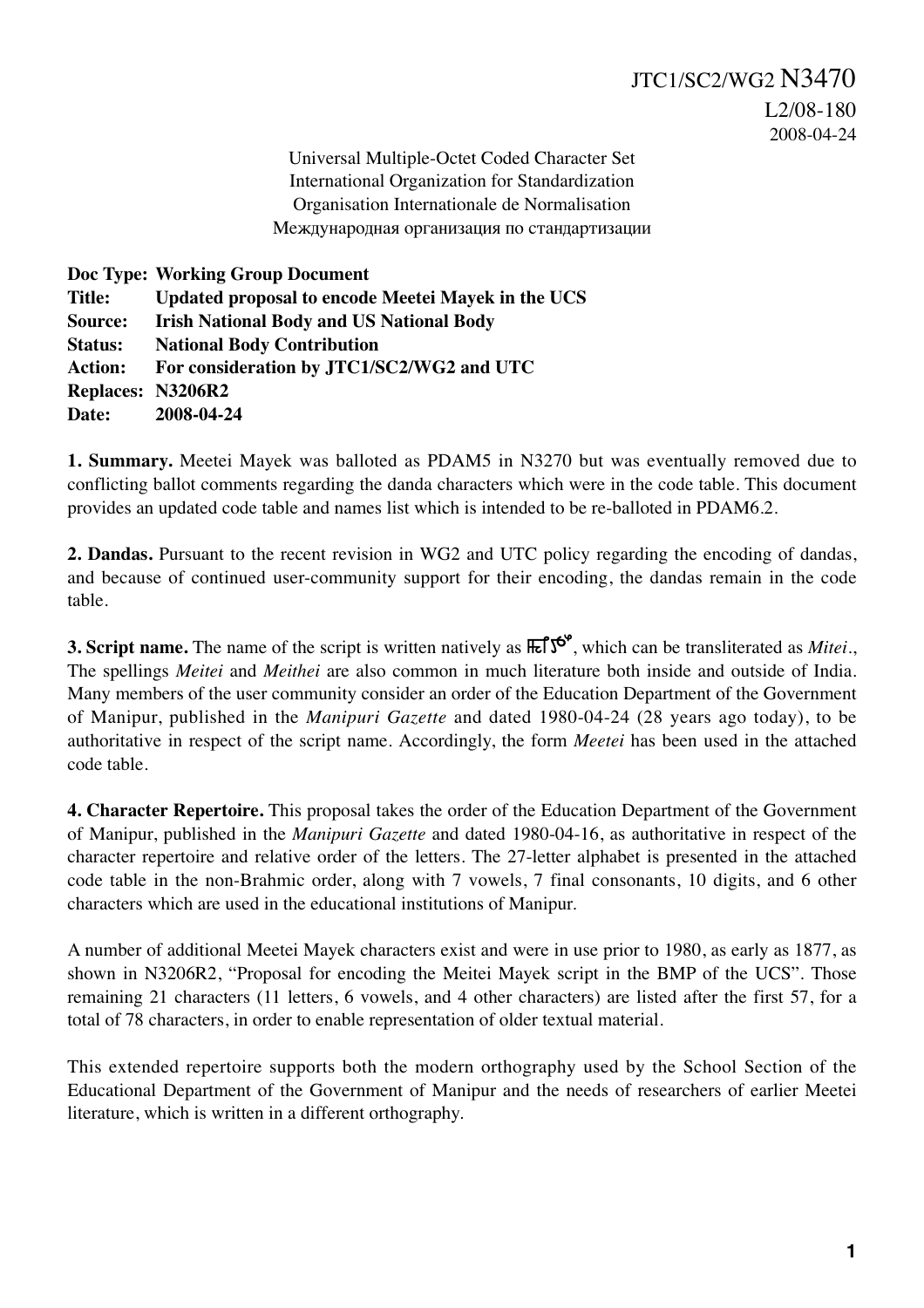|                | 1C <sub>8</sub>                           | 1C9                           | 1CA                              | 1CB                      | 1CC                                          |
|----------------|-------------------------------------------|-------------------------------|----------------------------------|--------------------------|----------------------------------------------|
| $\overline{0}$ | Ш                                         | 尼                             | ዏ                                | ං                        | $\mathcal{O}$                                |
|                | <b>1C80</b>                               | 1C90                          | 1CA0                             | 1CB <sub>0</sub>         | 1CC <sub>0</sub>                             |
| 1              | ဣ                                         | $\mathrm{I\!I}$               | φ                                | ୍ତ ତ                     | ത്ര                                          |
|                | 1C81                                      | 1C91                          | 1CA1                             | 1CB1                     | 1CC1                                         |
| $\overline{c}$ | $\overline{\mathbf{C}}$                   | 邒                             | $\mathbf I\mathbf I$             | ୍ତ ବ୍ଜା                  | 17                                           |
|                | 1C82                                      | 1C92                          | 1CA2                             | 1CB <sub>2</sub>         | 1CC <sub>2</sub>                             |
| 3              | 兏<br><b>1C83</b>                          | $\overline{z}$<br><b>1C93</b> | $\overline{\mathcal{L}}$<br>1CA3 | ୍ଥିତ<br>1CB <sub>3</sub> | $\underline{\mathbf{X}}$<br>1CC <sub>3</sub> |
|                |                                           |                               |                                  |                          |                                              |
| 4              | 1C84                                      | ̃<br>1C94                     | F<br>1CA4                        | ිරි<br>1CB4              | $\boldsymbol{\Theta}$<br>1CC4                |
|                |                                           |                               |                                  |                          |                                              |
| 5              | $\boldsymbol{\mathcal{U}}$<br><b>1C85</b> | $\mathbf{X}$<br>1C95          | Ж<br>1CA5                        | ႜ<br>1CB5                | 1CC5                                         |
|                |                                           |                               |                                  |                          |                                              |
| 6              | $\boldsymbol{\nabla}$                     | $\overline{\mathcal{C}}$      | <u>ැ</u>                         | ଡ଼                       |                                              |
|                | 1C86                                      | 1C96                          | 1CA6                             | 1CB6                     | ພ<br>1CC6                                    |
| $\overline{7}$ | $2\mathbf{e}$                             | স্ত                           | ୍ୟ⁄                              | 29                       | d                                            |
|                | 1C87                                      | $1C97$                        | 1CA7                             | 1CB7                     | 1C <sub>C</sub>                              |
| 8              | $\overline{\mathcal{N}}$                  | 元                             | ाा                               | ငှ                       |                                              |
|                | <b>1C88</b>                               | <b>1C98</b>                   | 1CA8                             | 1CB8                     | 1CC8                                         |
| 9              | չ∭                                        | ग्र                           | $\circ$                          | ହ                        | $\mathbf f$                                  |
|                | <b>1C89</b>                               | 1C99                          | 1CA9                             | 1CB9                     | 1CC <sub>9</sub>                             |
| A              | $\overline{\mathbf{r}}$                   | ग                             | $\bigcirc$ .                     | $\bm{\mathsf{\Omega}}$   | <b>P</b>                                     |
|                | 1C8A                                      | 1C9A                          | 1CAA                             | 1CBA                     | 1CCA                                         |
| B              | 又                                         | m                             | $\langle \cdot \rangle$          | U                        | $\overline{\mathcal{X}}$                     |
|                | 1C8B                                      | 1C9B                          | 1CAB                             | 1CBB                     | 1CCB                                         |
| С              | द्र                                       | ↑                             | $\bigcirc$                       | 57                       | ဦ                                            |
|                | 1C8C                                      | 1C9C                          | 1CAC                             | 1CBC                     | 1CCC                                         |
| D              |                                           |                               | $\mathcal{L}_{\mathcal{A}}$      |                          | Ջ                                            |
|                | 1C8D                                      | 1C9D                          | 1CAD                             | 1CBD                     | 1CCD                                         |
| E              | <u>प्रू</u>                               | ο                             | ं >                              | 6δ                       |                                              |
|                | 1C8E                                      | 1C9E                          | 1CAE                             | 1CBE                     | 1CCE                                         |
| F              | た                                         | δ                             |                                  | 西                        |                                              |
|                | 1C8F                                      | 1C9F                          |                                  | 1CBF                     |                                              |

Printed using UniBook™ (http://www.unicode.org/unibook/)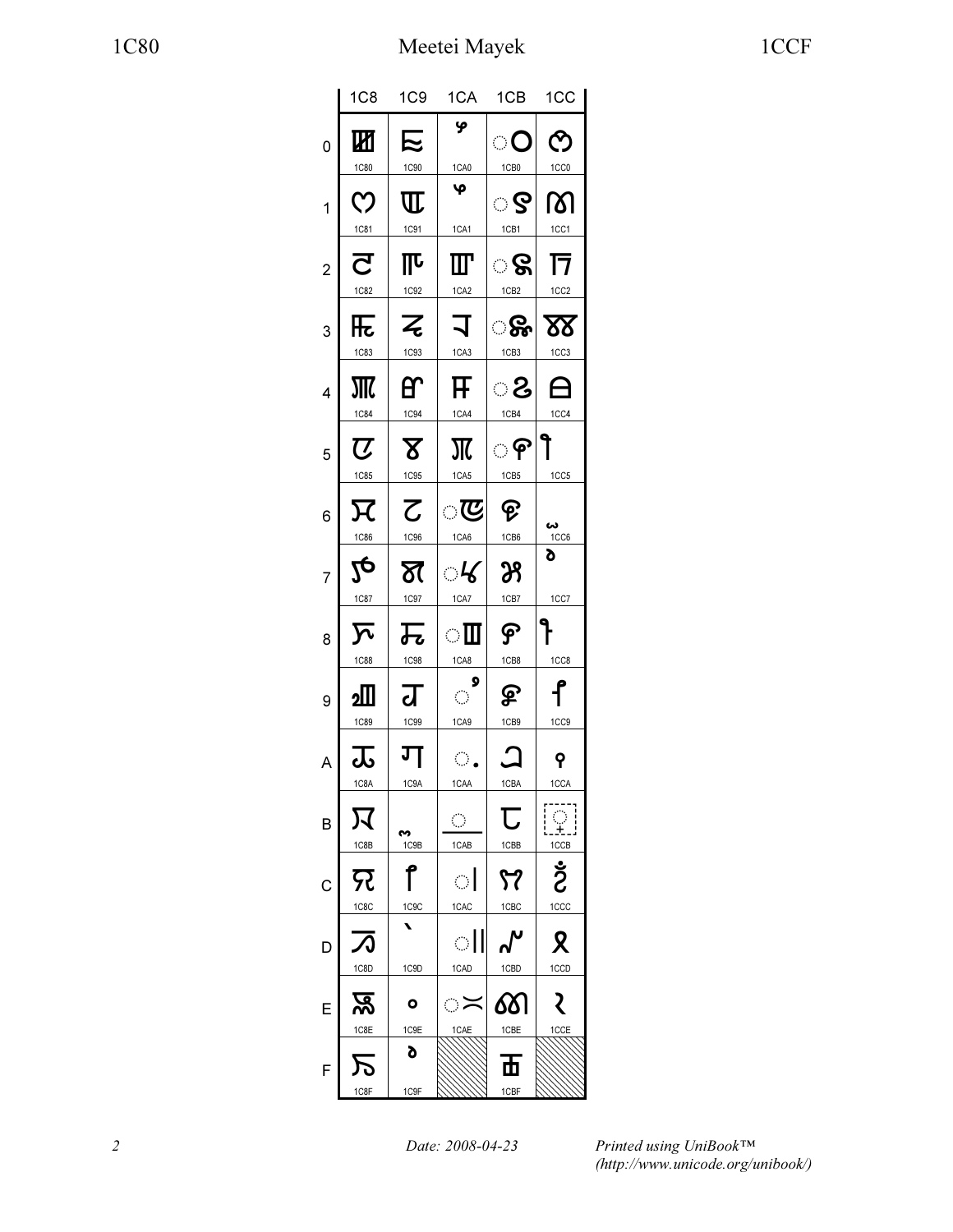UTC: 2007-02-06 (sc.<br>approve w/o dandas)<br>WG2: 2007-04-24

document: L2/07-005,<br>N3206

rvazuo<br>contact: Everson<br>font: EverMeetei

target: Amd5

The name "Meetei Mayek" is used in official documentation in Manipur. Many linguists also use the name "Meitei Mayek", and other transliterations also occur.

# $\mathbf{r}$

| <b>Letters</b>    |     |                                     |  |  |  |
|-------------------|-----|-------------------------------------|--|--|--|
| 1C80              | ℼ   | MEETEI MAYEK LETTER KA<br>= kok     |  |  |  |
| 1C81              | ෆ   | MEETEI MAYEK LETTER SA<br>$=$ sam   |  |  |  |
| 1C82              | ਟ   | MEETEI MAYEK LETTER LA<br>= lai     |  |  |  |
| 1C83              | 兏   | MEETEI MAYEK LETTER MA<br>$=$ mit   |  |  |  |
| 1C84              |     | MEETEI MAYEK LETTER PA              |  |  |  |
| <b>1C85</b>       | ए   | MEETEI MAYEK LETTER NA              |  |  |  |
| <b>1C86</b>       | π   | MEETEI MAYEK LETTER CA<br>= chil    |  |  |  |
| 1C87              | 20  | MEETEI MAYEK LETTER TA<br>= til     |  |  |  |
| <b>1C88</b>       | ᠌   | MEETEI MAYEK LETTER KHA<br>= khou   |  |  |  |
| 1C89              | ءШ  | MEETEI MAYEK LETTER NGA<br>$=$ ngou |  |  |  |
| 1C8A              | ᠼ   | MEETEI MAYEK LETTER THA<br>$=$ thou |  |  |  |
| 1C8B              | ᠷ   | MEETEI MAYEK LETTER WA<br>= wai     |  |  |  |
| 1C8C              | न्र | MEETEI MAYEK LETTER YA<br>= yang    |  |  |  |
| 1C8D              | ℬ   | MEETEI MAYEK LETTER HA<br>= huk     |  |  |  |
| 1C8E              | ভ্ল | MEETEI MAYEK LETTER U<br>$=$ un     |  |  |  |
| 1C8F              | ᠷ   | MEETEI MAYEK LETTER I               |  |  |  |
| <b>1C90</b>       | Е   | MEETEI MAYEK LETTER PHA<br>$=$ pham |  |  |  |
| 1C91              | ℼ   | MEETEI MAYEK LETTER A<br>$=$ atiya  |  |  |  |
| 1C92              | ℼ   | MEETEI MAYEK LETTER GA<br>$=$ gok   |  |  |  |
| <b>1C93</b>       | z   | MEETEI MAYEK LETTER JHA<br>= jham   |  |  |  |
| <b>1C94</b>       | œ۲  | MEETEI MAYEK LETTER RA<br>= rai     |  |  |  |
| 1C <sub>95</sub>  | স্ত | MEETEI MAYEK LETTER BA              |  |  |  |
| 1C96              | ट   | MEETEI MAYEK LETTER JA<br>$=$ jil   |  |  |  |
| 1C97              | স   | MEETEI MAYEK LETTER DA<br>$=$ dil   |  |  |  |
| <b>1C98</b>       | ᠼ   | MEETEI MAYEK LETTER GHA<br>$=$ ghou |  |  |  |
| 1C99              | ग्र | MEETEI MAYEK LETTER DHA<br>$=$ dhou |  |  |  |
| 1C <sub>9</sub> A | ग   | MEETEI MAYEK LETTER BHA<br>= bham   |  |  |  |

### **Dependent vowel signs**

- $1C9B$ MEETEI MAYEK VOWEL SIGN U  $=$  unap
- 1C9C f MEETEI MAYEK VOWEL SIGN I  $=$  inap
- $1C9D$ MEETEI MAYEK VOWEL SIGN AA  $=$  aatap
- 1C9E MEETEI MAYEK VOWEL SIGN E  $\bullet$  $=$  vetnap
- $\delta$ 1C<sub>9F</sub> MEETEI MAYEK VOWEL SIGN O  $=$  otnap
- 1CA0 MEETEI MAYEK VOWEL SIGN OU  $=$ sounap
- 1CA1 MEETEI MAYEK VOWEL SIGN EI  $=$  ceinap

#### **Final consonants**

- 1CA2 T MEETEI MAYEK LETTER K  $=$  kok lonsum
- 1CA3 J MEETEI MAYEK LETTER L  $=$ lai lonsum
- 1CA4 **F** MEETEI MAYEK LETTER M  $=$  mit lonsum
- 1CA5 **M** MEETEI MAYEK LETTER P  $=$  pa lonsum
- 1CA6 **E MEETEI MAYEK LETTER N**  $=$  na lonsum
- 1CA7 OK MEETEI MAYEK LETTER T  $=$  til lonsum
- 1CA8 OU MEETEI MAYEK LETTER NG  $=$  ngou lonsum

# **Various signs**

- 1CA9 ° MEETEI MAYEK VOWEL SIGN ANUSVARA  $=$  nung
- 1CAA o. MEETEI MAYEK HEAVY TONE  $=$  lum iyek
- 1CAB \_\_ MEETEI MAYEK KILLER  $=$  apun iyek  $\rightarrow$  103A  $\,$  myanmar sign as<br>at

#### **Punctuation**

- 1CAC O MEETEI MAYEK DANDA = ceikhan iyek
- 1CAD OIL MEETEI MAYEK DOUBLE DANDA = ceikhei iyek
- 1CAE  $\circ \asymp$  MEETEI MAYEK QUESTION MARK  $=$  ahang khudam

### **Digits**

- 1CB0 O MEETEI MAYEK DIGIT ZERO
- 1CB1 OS MEETEI MAYEK DIGIT ONE
- 1CB2 S MEETEI MAYEK DIGIT TWO
- 1CB3 G& MEETEI MAYEK DIGIT THREE
- 1CB4 **8 MEETEI MAYEK DIGIT FOUR**
- 1CB5 OP MEETEI MAYEK DIGIT FIVE
- 1CB6 & MEETEI MAYEK DIGIT SIX 1CB7 38 MEETEI MAYEK DIGIT SEVEN
- 1CB8 ም MEETEI MAYEK DIGIT EIGHT
- 1CB9 *ହ* MEETEI MAYEK DIGIT NINE

# **Extensions for historical** orthographies

# Independent vowel signs

1CBA <sup>2</sup> MEETEI MAYEK LETTER E 1CBB **C** MEETEI MAYEK LETTER O